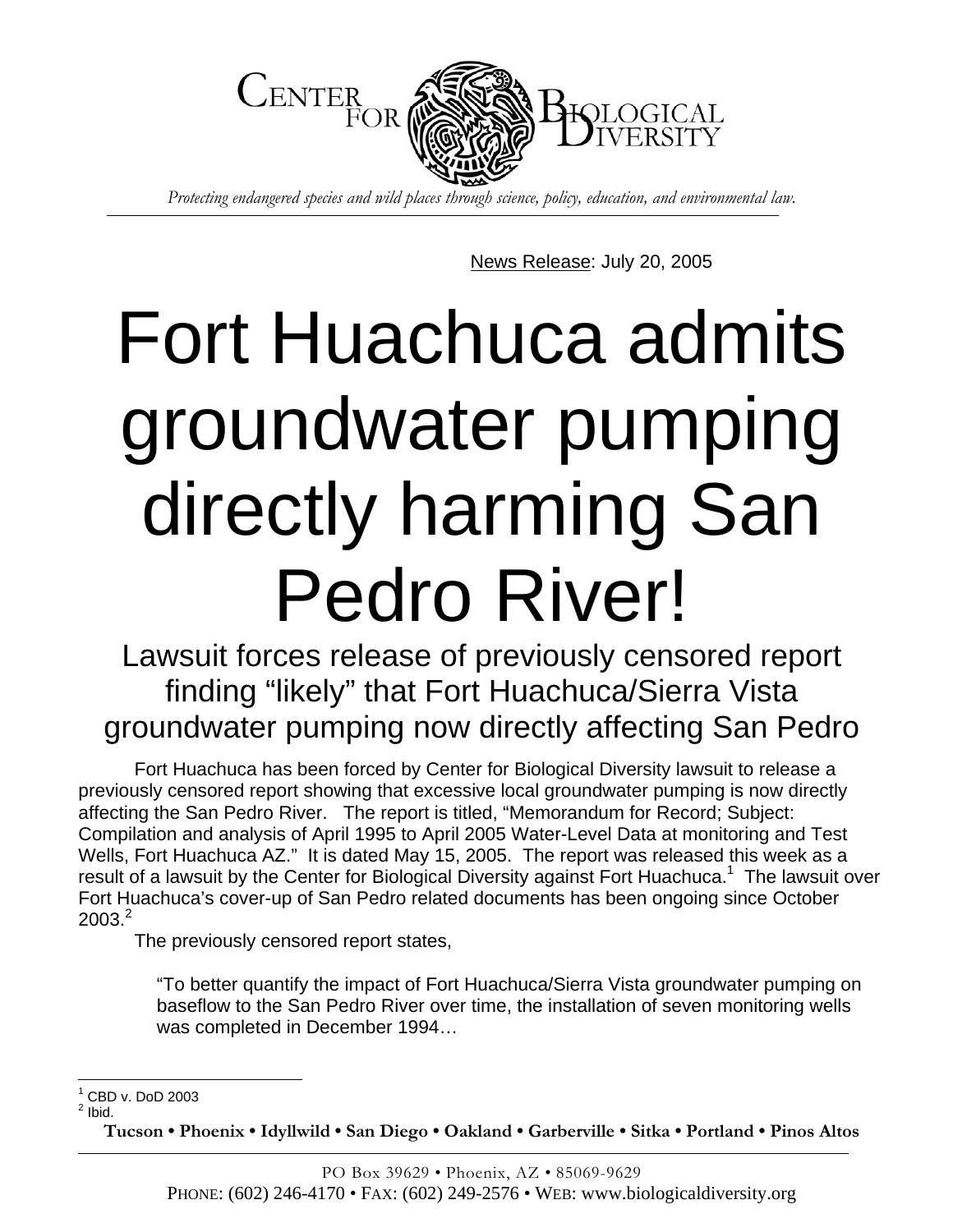Conclusion…it is likely this decline in water levels currently extends to the river, resulting in a reduction of groundwater discharge to the river when compared to predevelopment conditions."[3](#page-1-0)

San Pedro River stream flow reflects the surface of the area's groundwater aquifer, or the water table itself.<sup>4</sup> San Pedro River stream flow during the driest times of the year seeps directly from the groundwater aquifer into the River.<sup>[5](#page-1-2)</sup>

Most of the deficit groundwater pumping in the Fort Huachuca/Sierra Vista area results from Department of Defense funded activities.<sup>8</sup> Fort Huachuca is responsible for between 54% and 82% of the area's deficit groundwater pumping.<sup>[7](#page-1-4)</sup> The area's groundwater deficit has increased by 134.3%, from -5,144 acre-feet per year as cited in the August 23, 2002, Biological Opinion, $^8$  $^8$  to -12,050 acre-feet per year as cited in USGS data released on July 7, 2005. $^9$  $^9$  Since 2002, Fort Huachuca's activities have been increasing similarly.[10](#page-1-7) Not surprisingly, San Pedro River base flow, or water in the stream during the driest time of the year, is decreasing dramatically.<sup>11</sup>

On July 4, 2005, for the first time in recorded history, the San Pedro River ran dry at the USGS Charleston gage at the Charleston Narrows.[12](#page-1-9) Fort Huachuca's monitoring wells are located just to the west of the San Pedro River and the area of the USGS Charleston gage at the Charleston Narrows.[13](#page-1-10) San Pedro River stream flow at the Charleston Narrows is the most sensitive indicator of the health of the Upper San Pedro watershed's groundwater aquifer.<sup>14</sup> Bedrock there at the surface of the river channel forces the San Pedro River's entire sub-surface flow to the surface. $15$ 

Similar reports and opinions to this new report have been used by Fort Huachuca in the past to argue against the Fort Huachuca/Sierra Vista groundwater pumping center directly affecting the San Pedro River.<sup>16</sup> These reports were not censured.<sup>[17](#page-1-14)</sup>

Similar past reports and the opinion of the author of these reports were featured in Fort Huachuca's July 2002, Biological Assessment and the U.S. Fish and Wildlife Service' August 23, 2002, Biological Opinion. The Biological Assessment and the Biological Opinion concluded that the local groundwater pumping was not directly affecting the River and that mitigation could take place over nearly a decade.[18](#page-1-15) Fort Huachuca attorneys have now ordered that "no well monitoring reports will be used in any future biological opinions or biological assessments."<sup>[19](#page-1-16)</sup>

 3 ACOE 2005.

<span id="page-1-1"></span><span id="page-1-0"></span><sup>&</sup>lt;sup>4</sup> ACOE 1970; ACOE 1974; ADWR 1994b; CEC 1999b; USGS 1999a, 1999b<br>5 ADWR 1988, 1991, 1994b; CEC 1999b; CEO 1994; USGS 1999p; USEWS

<span id="page-1-2"></span><sup>&</sup>lt;sup>5</sup> ADWR 1988, 1991, 1994b; CEC 1999b; CEQ 1981; USGS 1999a; USFWS 1999e, 2002

<span id="page-1-3"></span>CBD v. DoD 1999, p9 "(Admin. Rec. Ex. 32; Draft BO at 108-110)"; Fort Huachuca 2002c; Sierra Vista Herald 2004e; USFWS 1999b, 1999c, 2002 7

<span id="page-1-4"></span>Ibid.

<span id="page-1-5"></span> $^8$  Fort Huachuca 2002c, p, 88, Appendix K; USFWS 2002, p. 90<br><sup>9</sup> Department of the Interior 2005, Appendix C., Sierre Victo Sub

<span id="page-1-6"></span><sup>&</sup>lt;sup>9</sup> Department of the Interior 2005, Appendix C – Sierra Vista Subwatershed Ground-Water Budget, Table C1. Summarization of predevelopment ground-water budgets for the Sierra Vista Subwatershed, USGS 2003 data; Fort Huachuca 2002c, p, 88,<br>Appendix K; USFWS 2002, p. 90<br><sup>10</sup> ACOE 2002, 2005; ADM/P 2004; Arise, C. C. C. C. C. C. C. C. C. C. C. C.

<span id="page-1-7"></span>ACOE 2003, 2005; ADWR 2004a; Arizona Corporation Commission 2002, 2003, 2004; Arizona Daily Star 2004a; Border Patrol 2003, 2004a, 2004b, 2004c; Department of Interior 2005; FHA 2004; Fort Huachuca 2003c, 2004a, 2004b, 2004c, 2004d, 2005b; SBA 2005; Sierra Vista Herald 2003c, 2003d, 2004a, 2004c, 2004d; 2004e, 2004g, 2004h, 2004i, 2004k, 2004l, 2005a, 2005b,<br>2005c, 2005d; USFWS 2002; USGS 2005a, 2005b, 2005c, 2005d, 2005e 2005f; VA 2004a, 2004b 2005c, 2005d; USFWS 2002; USGS 2005a, 2005b, 2005c, 2005d, 2005e 2005f; VA 2004a, 2004b<br><sup>11</sup> ADWR 1996b; CEC 1999b; USGS 1999a, 2005b<br><sup>12</sup> USGS 2005d<br><sup>13</sup> ACOE 1998, 1999, 2002, 2003, 2005; USGS 2005e<br><sup>14</sup> USGS 1999a<br><sup>15</sup>

<span id="page-1-8"></span>

<span id="page-1-9"></span>

<span id="page-1-10"></span>

<span id="page-1-11"></span>

<span id="page-1-12"></span>

<span id="page-1-13"></span>

<span id="page-1-14"></span>

<span id="page-1-15"></span>

<span id="page-1-16"></span>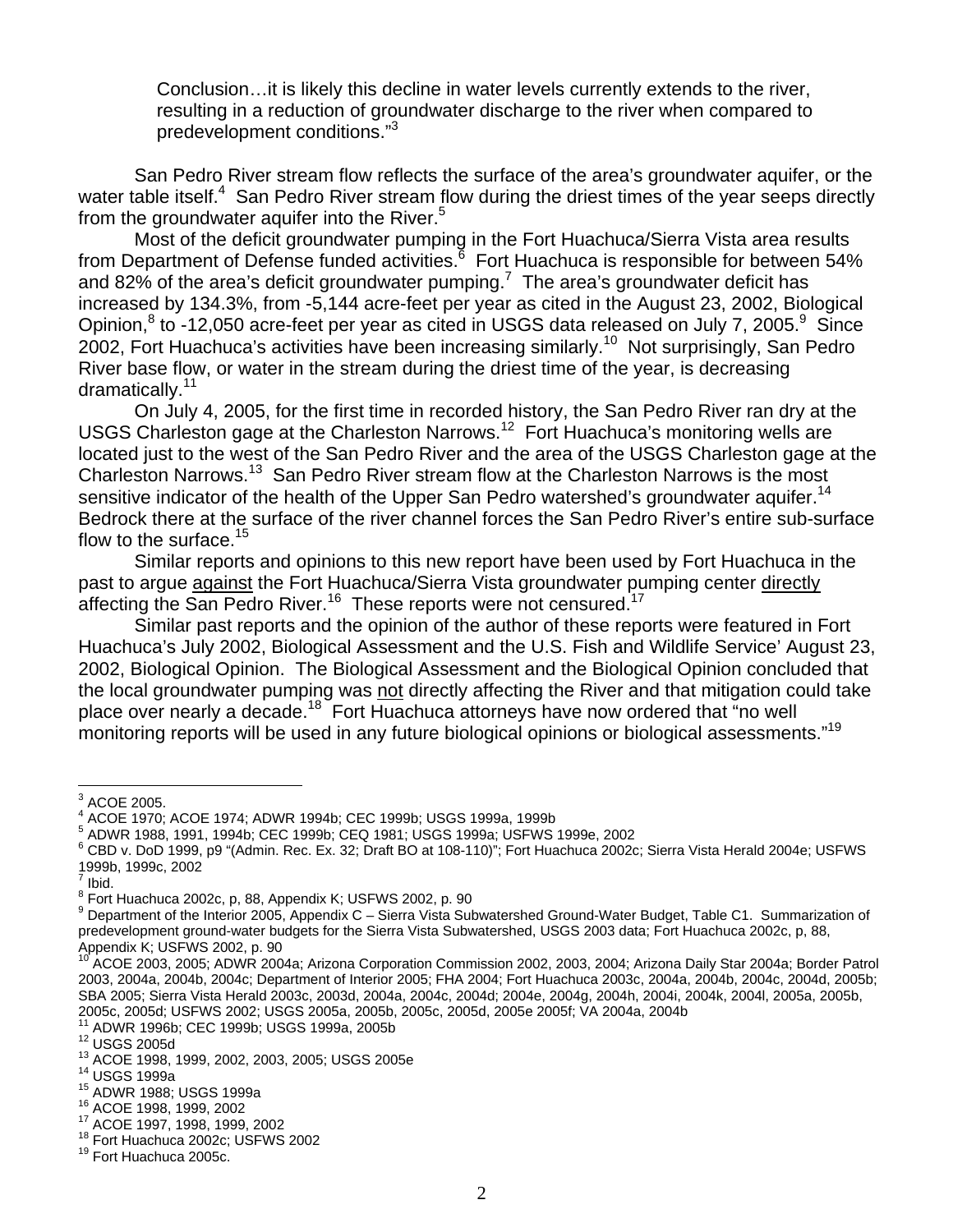The Pentagon is also currently attempting a cover-up of Fort Huachuca's water problems to the 2005, Base Realignment and Closure (BRAC) Commission.<sup>20</sup> The Pentagon failed to disclose to the BRAC Commission the fact that an adequate supply of water does not exist in the Fort Huachuca area to provide for (1) San Pedro River stream base flow, (2) for civilian community demand, and (3) for Federal reserved water rights, including Fort Huachuca's current and future needs.<sup>21</sup> Fort Huachuca's Federal reserved water rights total 7,549 acre-feet/year.<sup>22</sup> Bureau of Land Management's San Pedro Riparian National Conservation Area Federal reserved water rights total 11,028 acre-feet/year at the Charleston gage.<sup>23</sup> The most current estimate of total recharge in the area equals 18,000 acre-feet per year.<sup>24</sup> This means that total Federal reserved water rights in the watershed account for 103% of the area's entire annual natural recharge. $25$ 

In 1988, Congress designated the upper San Pedro River as the San Pedro Riparian National Conservation Area (SPRNCA).<sup>26</sup> Congress assigned SPRNCA stewardship to the Department of Interior Bureau of Land Management (BLM).<sup>27</sup> The BLM, SPRNCA and the San Pedro have not received their share of water for 69% (122/178) of all months on record (November 1988 through September 2003) at the Charleston gage as of December 2, 2004.<sup>28</sup> This shortfall represents an accumulating deficit to date of 34,819 acre-feet.<sup>[29](#page-2-9)</sup>

The interpretation of Fort Huachuca's monitoring well data that the Fort Huachuca/Sierra Vista groundwater pumping is directly affecting the San Pedro is supported by newly reviewed USGS data showing reduced water seeping from the regional aquifer to the San Pedro River in the Lewis Springs area.<sup>30</sup> Lewis Springs is located upstream from Fort Huachuca immediately adjacent to the San Pedro River.

On July 4, 2005, the San Pedro River ran dry at the Charleston gage for the first time since recordings began in 1904.<sup>31</sup> From July 4 through July 19, the River has been dry at this gage.<sup>[32](#page-2-12)</sup>

For Info: Dr. Robin Silver, CBD Board Chair, 602.246.4170, or rsilver@biologicaldiversity.org.

<span id="page-2-0"></span><sup>&</sup>lt;sup>20</sup> DoD 2004, 2005a, 2005b

<span id="page-2-1"></span> $21$  ACOE 2005; ADWR 1992a, 1996b; BLM 1987, 1991; Cappaert v. United States 426 U.S. 128 [1976]; CBD 2004e, 2005a, 2005b; CEC 1999b; Department of Interior 2005; Endangered Species Act, Sections 2, 7 and 9; Fort Huachuca 2002a, 2002c; Kansas v. Colorado, 115 S. Ct. 1995; Nebraska v. Wyoming, 115 S. Ct. 1033, 1937 [1995}; U.S. Army 2003b; U.S. Congress<br>1988; USFWS 1999e, 2002, p. 92; USGS 1999a, 2004b, 2005a, 2005b, 2005c, 2005d, 2005e, 2005f 1988; USFWS 1999e, 2002, p. 92; USGS 1999a, 2004b, 2005a, 2005b, 2005c, 2005d, 2005e, 2005f<br><sup>22</sup> Fort Huachuca 2002a<br><sup>23</sup> ADWR 1992a; BLM 1991<br><sup>24</sup> Department of Interior 2005<br><sup>25</sup> ADWR 1992a, 2004; Fort Huachuca 2002a<br><sup>25</sup>

<span id="page-2-2"></span>

<span id="page-2-3"></span>

<span id="page-2-4"></span>

<span id="page-2-5"></span>

<span id="page-2-6"></span>

<span id="page-2-7"></span>

<span id="page-2-8"></span>

<span id="page-2-9"></span>

<span id="page-2-10"></span>

<span id="page-2-11"></span>

<span id="page-2-12"></span>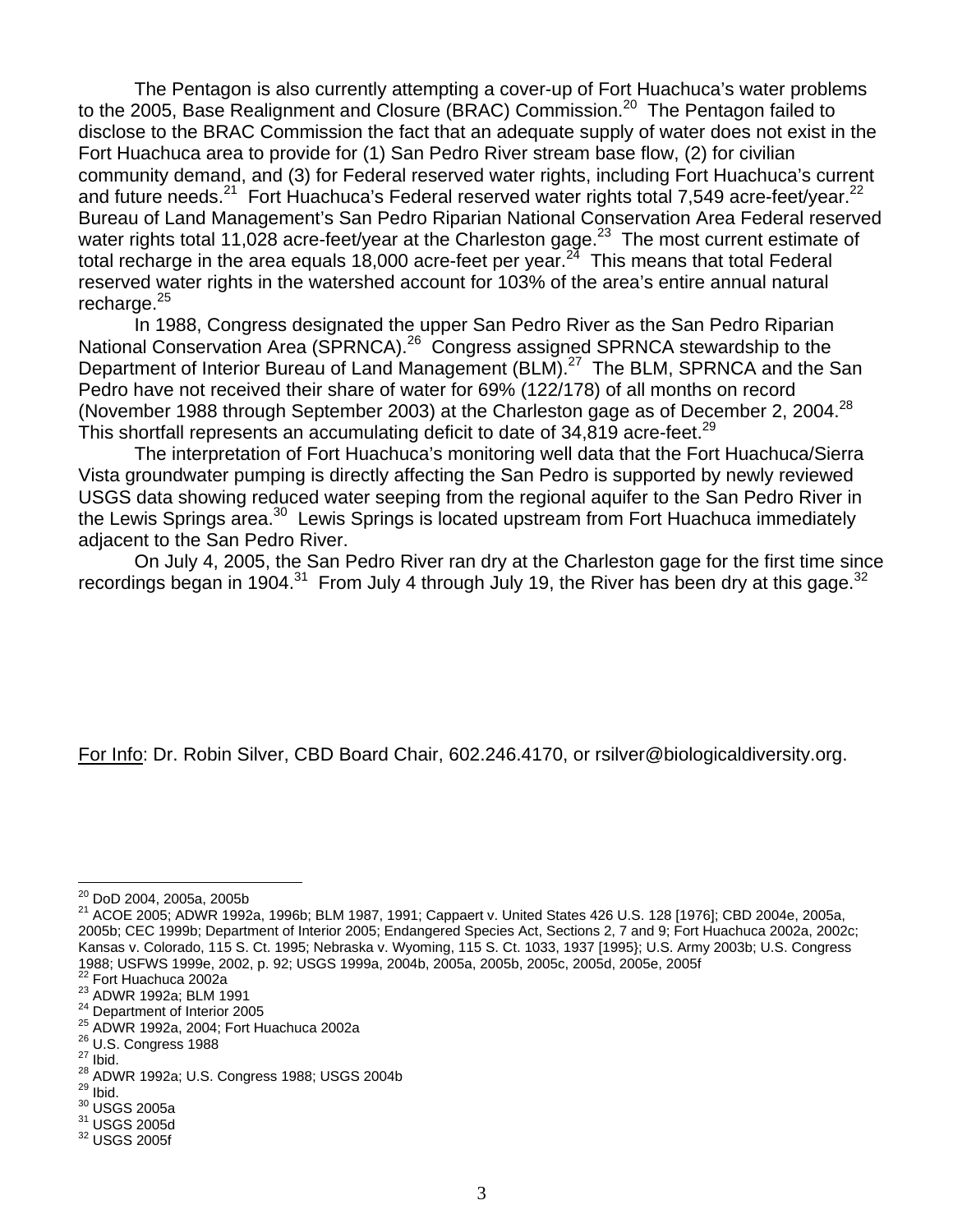## References:

ACOE 1970. Summary of Ground Water Supply Conditions, Fort Huachuca, Arizona, Department of the Army, Sacramento District, Corps of Engineers, Sacramento, California, July 1970.

ACOE 1974. Report on Water Supply, Ft. Huachuca and Vicinity, Arizona, Main Report, U.S. Army Engineer District, Los Angeles Corps of Engineers, March 29, 1974.

ACOE 1997. Correspondence from Jon Fenske, P.E., Hydrologic Engineering Center, to Michael Shaugnessy [sic], Ft. Huachuca, Reviewing, " 'Analysis of Hydrologic Data collected by U.S. Bureau of Land Management 1987-1995 and Recommendations for further Monitoring Programs,' by V. Sharma, R. MacNish, and T. Maddock III," Fort Huachuca, May 28, 1997.

ACOE 1998. Memorandum for Record. Subject: Compilation and Analysis of April 1995 to April 1998 Water-level Data at Monitoring and Test Wells, Fort Huachuca, AZ, Jon Fenske, P.E., Hydrologic Engineer, U.S. Army Corps of Engineers, Los Angeles Engineer District, July 1, 1998.

ACOE 1999. Memorandum for Record. Subject: Compilation and Analysis of April 1995 to October 1999 Water-level Data at Monitoring and Test Wells, Fort Huachuca, AZ, Jon Fenske, P.E., Hydrologic Engineer, U.S. Army Corps of Engineers, Los Angeles Engineer District, November 6, 1999.

ACOE 2002. Memorandum for Record. Subject: Compilation and Analysis of April 1995 to February 2002 Water-level Data at Monitoring and Test Wells, Fort Huachuca, AZ, Jon Fenske, P.E., Hydrologic Engineer, U.S. Army Corps of Engineers, Los Angeles Engineer District, April 1, 2002.

ACOE 2003. Memorandum for Record. Subject: Compilation and Analysis of April 1995 to September 2003 Water-level Data at Monitoring and Test Wells, Fort Huachuca, AZ, Jon Fenske, P.E., Hydrologic Engineer, U.S. Army Corps of Engineers, Los Angeles Engineer District, October 13, 2003.

ACOE 2005. Memorandum for Record. Subject: Compilation and Analysis of April 1995 to April 2005 Water-level Data at Monitoring and Test Wells, Fort Huachuca, AZ, Jon Fenske, P.E., Hydrologic Engineer, U.S. Army Corps of Engineers, Los Angeles Engineer District, May 9, 2005.

ADWR 1988. Putman, Frank, Kim Mitchell, Greg Bushner, "Water Resources of the Upper San Pedro Basin, Arizona," Hydrology Division, Arizona Department of Water Resources, Phoenix, Arizona, July 1988.

ADWR 1991. Arizona Department of Water Resources, Preliminary hydrographic survey report for the San Pedro River watershed. Volume 1: General Assessment. Phoenix, Arizona. 548 pp.

ADWR 1992a. Certificate of Water Right, State of Arizona, County of Cochise, Certificate No. 90103.0000, Arizona Department of Water Resources, April 3, 1992.

ADWR 1994b. Upper San Pedro River case study, Arizona Riparian Protection Program, Legislative Report, Arizona Department of Water Resources, Pages 147-208, July 1994.

ADWR 1996b. Corell, S. W., *et al*. 1996. A groundwater flow model of the Sierra Vista subwatershed of the Upper San Pedro Basin—southeastern Arizona. Phoenix: Arizona Department of Water Resources, Hydrology Division, Modeling Report No. 10. December 1996.

ADWR 2004a. "Wells 55" CD, Arizona Department of Water Resources, July 2004.

Arizona Corporation Commission 2002. Arizona Corporation Commission Utilities Division Annual Reports for Year Ending December 31, 2001.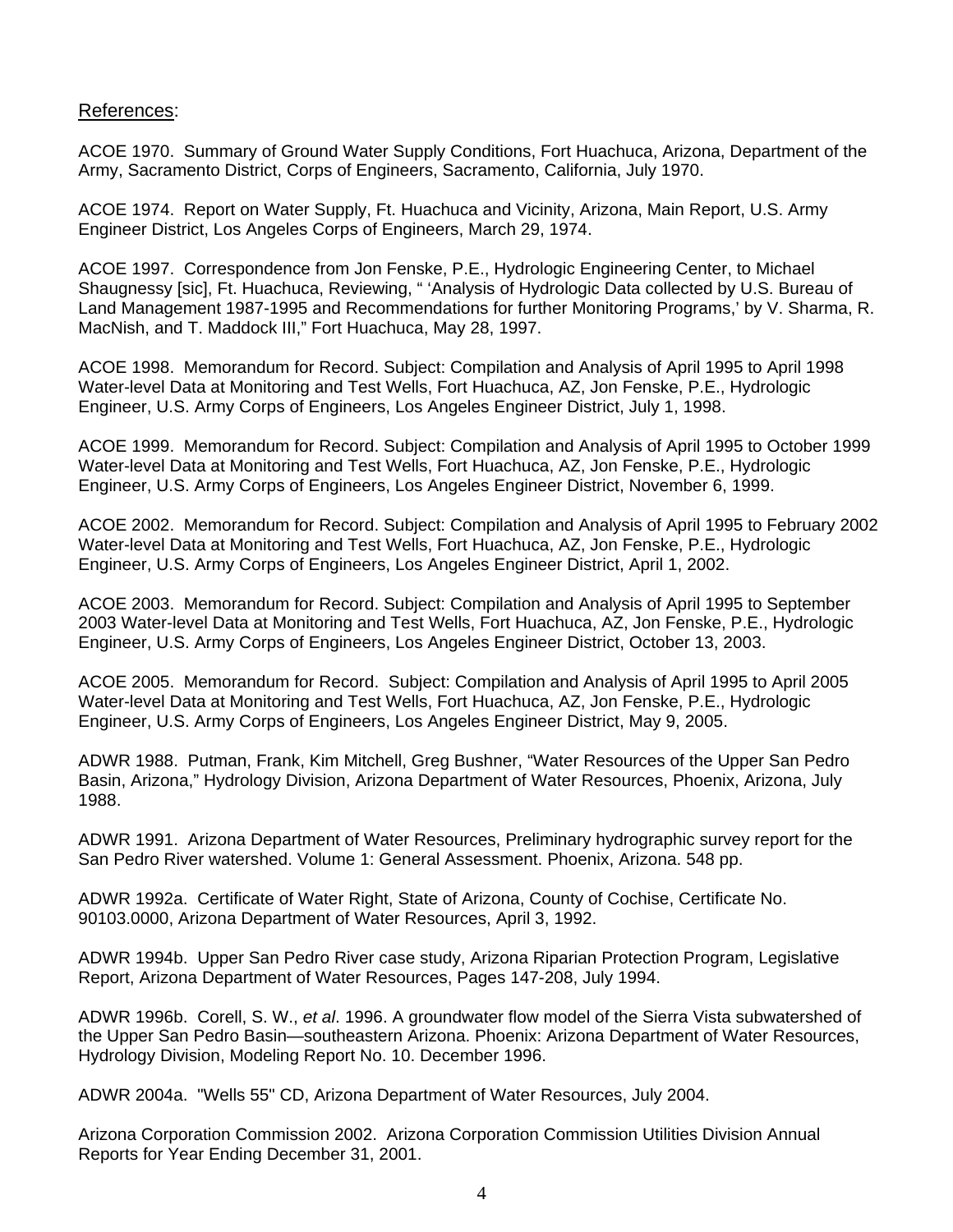Arizona Corporation Commission 2003. Arizona Corporation Commission Utilities Division Annual Reports for Year Ending December 31, 2002.

Arizona Corporation Commission 2004. Arizona Corporation Commission Utilities Division Annual Reports for Year Ending December 31, 2003.

Arizona Daily Star 2004a. Star 200, The Major Employers of Southern Arizona, Arizona Daily Star, <http://www.azstarnet.com/sn/star200/>; <http://regulus.azstarnet.com/star200/search2.php?year=2004&sorting=rank>; <http://regulus.azstarnet.com/star200/detail2.php?id=238>; [http://regulus.azstarnet.com/star200/graph2.php?id=238&type=fte;](http://regulus.azstarnet.com/star200/graph2.php?id=238&type=fte) <http://regulus.azstarnet.com/star200/graph2.php?id=238&type=payroll>; <http://regulus.azstarnet.com/star200/graph2.php?id=238&type=avg>; March 14, 2004.

BLM 1987. Jackson, W., T. Martinez, P. Cuplin, W.L. Minckley, B. Shelby, P. Summers, D. McGlothlin, and B. Van Haveren. 1987. Assessment of water conditions and management opportunities in support of riparian values: BLM San Pedro River Properties, Arizona. U.S. Department of Interior, Bureau of Land Management. 180 pp.

BLM 1991. Federal Reserve Water Rights Claim, San Pedro Riparian National Conservation Area, Statement of Claimant, Number 39-13610, BLM, Safford District Office, June 3, 1991.

Border Patrol 2003. Environmental Assessment Expansion of U.S. Border Patrol Air Operations and Facilities, Final Report, U.S. Border Patrol Tucson Sector, Arizona, January 2003.

Border Patrol 2004a. Supplemental Environmental Assessment Operation Skywatch II – Initial Field Test of the Unmanned Aerial Vehicle, Final Report, U.S. Department of Homeland Security, Customs and Border Protection, Office of Border Patrol, June 2004.

Border Patrol 2004b. Supplemental Environmental Assessment Operation Skywatch II – Unmanned Aerial Vehicle Initial Field Test with Laser Aiming Lights, U.S. Department of Homeland Security, Customs and Border Protection, Office of Border Patrol, September 2004.

Border Patrol 2004c. Draft Programmatic Environmental Assessment for Expanded Border Patrol Activities at Ft. Huachuca, Arizona, U.S. Customs and Border Protection, Department of Homeland Security, Office of Border Patrol, November 2004.

CBD 2004e. Correspondence from CBD to Arizona Attorney General Terry Goddard, U.S. Attorney for Arizona Paul Charlton, U.S. Postal Inspection Service Phoenix Division Acting Officer in Charge Pete Zegarac; RE: 1. Arizona Department of Water Resources (ADWR) falsely represents the adequacy of the Sierra Vista area's water supply to consumers and lenders.; 2. Assistant Arizona Attorney General Mary Mangotich Grier believes that concern regarding dishonest certification of water adequacy by ADWR for Sierra Vista area developers is "a consumer disclosure issue."; 3. ADWR's false statements to consumers violate Arizona's consumer fraud statutes.; 4. Since these false statements to consumers affect Federal property and transit via U.S. mail, they also violate Federal criminal statutes regarding "Fraud and False Statements" and "Mail Fraud."; 5. Request for action by the Arizona Attorney General, the U.S. Attorney General for Arizona, and the U.S. Postal Inspection Service Phoenix Division Officer in Charge to protect consumers and lenders in the Sierra Vista area by stopping these violations of law.; September 7, 2004.

CBD 2005a. Correspondence from CBD, to Maj. Gen. Barbara Fast, Fort Huachuca Commanding General; Dr. Francis J. Harvey, Secretary of the Army; Dr. Donald Rumsfeld, U.S. Department of Defense Secretary; Mr. Steve Spangle, U.S. Fish and Wildlife Service Arizona Field Office Supervisor; Mr. Dale Hall, U.S. Fish and Wildlife Service Regional Director; Mr. Steve Williams, U.S. Fish and Wildlife Service Director; Ms. Gale Norton, U.S. Department of the Interior Secretary; RE: Notice of Intent to Sue Fort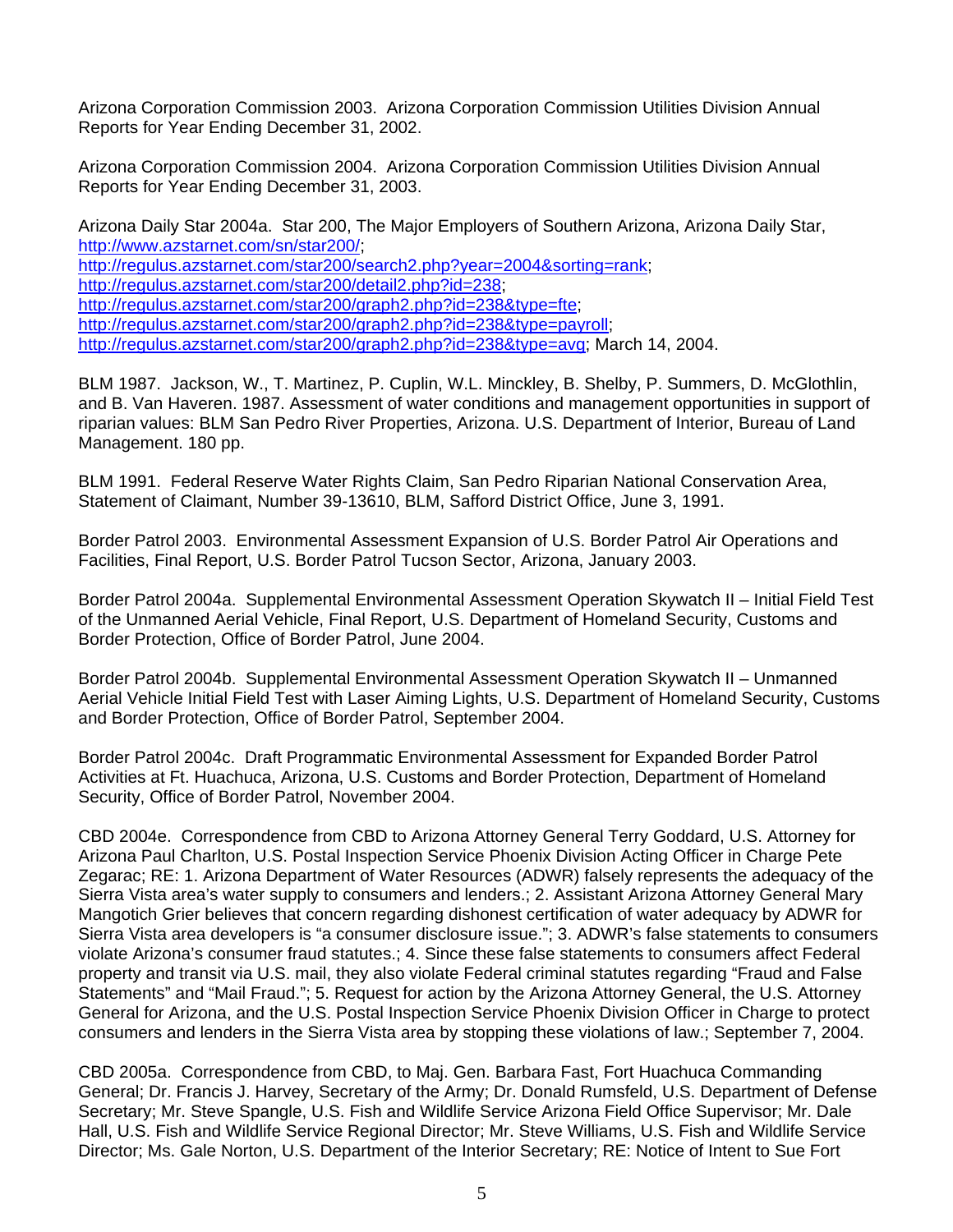Huachuca, U.S. Department of Defense and U.S. Fish and Wildlife Service for failing (1) to reinitiate formal consultation under the Endangered Species Act, and (2) for jeopardizing the San Pedro River and its dependent endangered species.; March 17, 2005.

CBD 2005b. Correspondence from CBD, to Hon. Terry Goddard, Arizona Attorney General, and Director Herb Guenther, Arizona Department of Water Resources; RE: 1. Addendum to the Center for Biological Diversity's September 7, 2004, Consumer Fraud Complaint (CIC04-23832) and Answer to the Arizona Attorney General's December 22, 2004, response; regarding, (a) Arizona Department of Water Resources' false representation of the adequacy of the Fort Huachuca/Sierra Vista area's water supply to consumers and lenders, and (b) Assistant Arizona Attorney General Mary Mangotich Grier's belief that concern regarding dishonest certification of water adequacy by Arizona Department of Water Resources for Fort Huachuca DWR for Sierra Vista area developers is "a consumer disclosure issue."; and 2. Notice of Claim compliant with A.R.S. 12-821.01 to pursue citizen Tort Action against the Arizona Department of Water Resources (ADWR) if the Arizona Attorney General continues to abrogate enforcement responsibility to stop ADWR Consumer Fraud Act violations.; May 20, 2005

CBD v. DoD 1999. Order, Center for Biological Diversity *et al*. v. Donald H. Rumsfeld, Secretary of Defense, *et al*., CIV99-203 TUC ACM, 198 F. Supp. 2d 1139, April 8, 2002.

CBD v. DoD 2003. Center for Biological Diversity v. U.S. Department of Defense, U.S. Department of the Army; Civ-03-2483-PHX-MHM

CEC 1999b. "Sustaining and Enhancing Riparian Migratory Bird Habitation on the Upper San Pedro River, Final Draft," Commission for Environmental Cooperation San Pedro Expert Team, March 1999.

CEQ 1981. David Sheridan, Desertification of the United States, Council on Environmental Quality 1981.

Department of Interior 2005. Water Management of the Regional Aquifer in the Sierra Vista Subwatershed, Arizona—2004 Report to Congress; Prepared in consultation with the Secretaries of Agriculture and Defense and in cooperation with the Upper San Pedro Partnership in response to Public Law 108–136, Section 321; March 30, 2005 (publicly released July 7, 2005).

DoD 2004. DoD 2004. Installation Environmental Profile, Base Realignment and Closure 2005, [http://www.defenselink.mil/brac/minutes/brac\\_action.html](http://www.defenselink.mil/brac/minutes/brac_action.html); <http://www.defenselink.mil/brac/minutes/action/Army-Environment-Profles.pdf>; U.S. Army, December 30, 2004.

DoD 2005a. Department of Defense Report to the Defense Base Closure and Realignment Commission, Department of the Army Analysis and Recommendations Volume III; Analysis and Recommendations BRAC 2005, Volume III, May 2005; [http://www.defenselink.mil/brac/pdf/VolIII\\_Army-o.pdf;](http://www.defenselink.mil/brac/pdf/VolIII_Army-o.pdf) Department of Defense, May 31, 2005.

DoD 2005b. Database of Data Call, [http://www.defenselink.mil/brac/minutes/brac\\_army.html;](http://www.defenselink.mil/brac/minutes/brac_army.html) Department of Defense, June 8, 2005.

FHA 2004. Correspondence, from Phoenix Field Office, U.S. Department of Housing and Urban Development, Phoenix; to CBD; RE: FOIA response requesting "The total number and corresponding total financial totals for all home loans guaranteed or insured between January 1, 1999 to present by HUD/FHA in the Sierra Vista Sub-basin of Cochise County"; December 28, 2004.

Fort Huachuca 2002a. Statement of Claimant Form for Other Uses Amendment, Superior Court of Maricopa County, United States Notice of Filing of Amended Claim to Water rights in the Contested Matter In re Fort Huachuca, W-1-11-605, in re the General Adjudication of All Rights to Use Water in the Gila River System and Source, In the Superior Court of the State of Arizona in and for the County of Maricopa, Fort Huachuca, Arizona, January 14, 2002.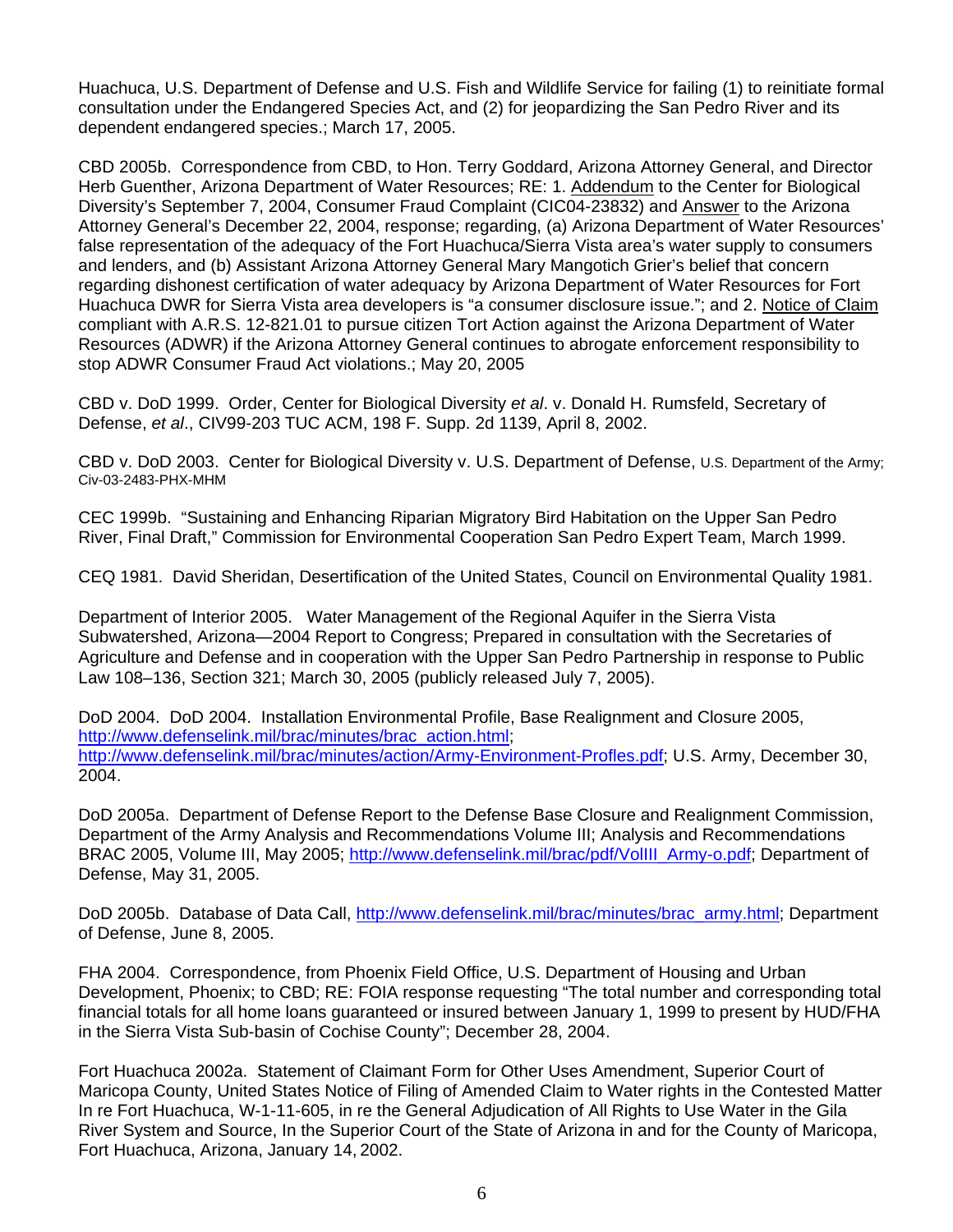Fort Huachuca 2002c. Programmatic Biological Assessment for Ongoing and Programmed Future Military Operations and Activities at Fort Huachuca, Arizona, Environmental and Natural Resources Division, Directorate of Installation Support, U.s. Army Garrison, Fort Huachuca, Arizona, July 2002.

Fort Huachuca 2003c. Annual Economic Impact Statement, October 1, 2001 - September 30, 2002, Fort Huachuca, Arizona, October 1, 2003.

Fort Huachuca 2004a. "Fort Huachuca Biological Opinion Annual Report for 2003," January 30, 2004.

Fort Huachuca 2004b. Environmental Assessment, Future development Master Plan Joint Interoperability Test Command, Fort Huachuca, Arizona, Directorate of Installation Support, U.S. Army Garrison, Fort Huachuca, Arizona, May 2004.

Fort Huachuca 2004c. Annual Economic Impact Statement, October 1, 2002 - September 30, 2003, Fort Huachuca, Arizona, October 2004.

Fort Huachuca 2004d. "Draft Finding of No Significant Impact (FNSI)," U.S. Army Intelligence Center Future Development Plan, Fort Huachuca, November 2004.

Fort Huachuca 2005b. "Fort Huachuca Biological Opinion Annual Report for 2004," January 30, 2005.

Fort Huachuca 2005c. Declaration of James Hessil, Wildlife Biologist, Environmental and Natural Resources Division, Fort Huachuca, AZ; Notice of Supplementation; CBD v. U.S. Department of Defense, U.S. Department of the Army; Civ-03-2483-PHX-MHM, April 20, 2005.

SBA 2005. Correspondence, from Ms. Marta L. Nesbitt, Acting District Counsel, Arizona District Office, U.S. Small Business Administration, Phoenix, Arizona; to CBD; Re: FOIA Request Concerning the San Pedro River National Conservation Area; February 17, 2005.

Sierra Vista Herald 2003c. "UAV facility on the fort to get bigger: Training, maintenance areas to be built," Bill Hess, Sierra Vista Herald, September 25, 2003.

Sierra Vista Herald 2003d. "Northrop Grumman nets \$33 million contract for UAV program," Bill Hess, Sierra Vista Herald, September 27, 2003.

Sierra Vista Herald 2004a. "Commission seeks change of focus on SV airport," Nate Searing, Sierra Vista Herald, April 23, 2004.

Sierra Vista Herald 2004c. "SSVEC receives fort contract," Bill Hess, Sierra Vista Herald, September 30, 2004.

Sierra Vista Herald 2004d. "Facility for UAVs is closer to reality," Michael Sullivan, Sierra Vista Herald, October 14, 2004.

Sierra Vista Herald 2004e. "Fort stays atop ranking, Officials say Sierra Vista and post are intertwined," Bill Hess, Sierra Vista Herald, October 16, 2004.

Sierra Vista Herald 2004g. "Fort Huachuca 50 leader says 2005 will be an important year for post," Bill Hess, Sierra Vista Herald, November 12, 2004.

Sierra Vista Herald 2004h. "Company to replace housing on fort," Bill Hess, Sierra Vista Herald, November 18, 2004.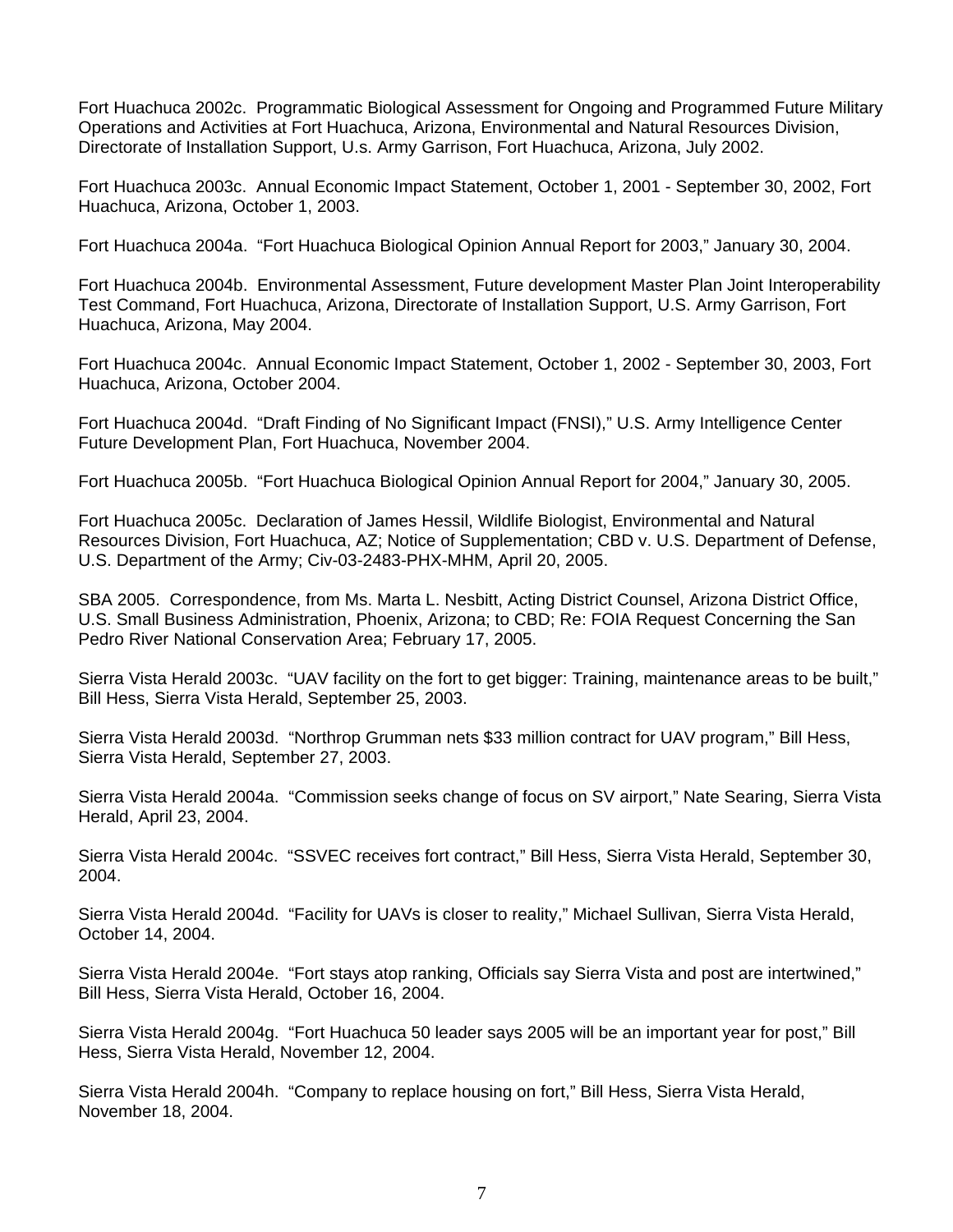Sierra Vista Herald 2004i. "SV commission to ask council to change how airport is managed," Gentry Braswell, Sierra Vista Herald, November 19, 2004.

Sierra Vista Herald 2004k. "Simulators show future MI system, Lockheed Martin hopes to train Army, Navy on the fort," Bill Hess, Sierra Vista Herald, December 1, 2004.

Sierra Vista Herald 2004l. "Homeland defense, border-related business opens on city's west side," Michael Sullivan, Sierra Vista Herald, December 21, 2004.

Sierra Vista Herald 2005a. "Rural land helps boost county building permits," Michael Sullivan, Sierra Vista Herald, January 4, 2005.

Sierra Vista Herald 2005b. "Fast: Intelligence is critical to fight in Iraq, elsewhere," Bill Hess, Sierra Vista Herald, January 27, 2005.

Sierra Vista Herald 2005c. "Commission offers its goals for SV Municipal Airport," Gentry Braswell, Sierra Vista Herald, March 4, 2005.

Sierra Vista Herald 2005d. "Fort is key to '05 outlook," Dana Cole, Sierra Vista Herald, March 4, 2005.

U.S. Army 2003b. Information Paper, Subject: District Court Decision on Fort Huachuca's Biological Opinion, Col. Craig Teller, Chief, JALS-EL, U.S. Army, May 12, 2003; Response to the Center of Biological Diversity's May 25, 2003, Freedom of Information Act, Directorate of Information Management, Department of the Army, United States Army Garrison, Fort Huachuca, Arizona, May 12, 2003.

U.S. Congress 1988. Arizona-Idaho Conservation Act, U.S. Congress 1988 (S. 2840), 16 U.S.C. § 460xx(a), U.S. Congress, November 18, 1988.

USFWS 1999b. Briefing Statement; Prepared for: Assistant Secretary, Fish and Wildlife and Parks; TITLE: Plan-level Biological Opinion and Conference Opinion for Land Use, Military Operations, and Training Range Utilization at Fort Huachuca; By: AZ; Submitted: April 5, 1999.

USFWS 1999c. Correspondence; Email To: David Harlow, Tom Gatz (USFWS); Subject: Fwd: FH Consultation/Draft MOA; Author: Jim Rorabaugh (USFWS); April 16, 1999.

USFWS 1999e. U.S. Fish and Wildlife Service, Biological Opinion concerning activities, authorized, carried out, or funded by the Department of the Army at and near Fort Huachuca, Arizona, for the next 10 years, #AESO/ES 2-21-98-F-266, October 27, 1999.

USFWS 2002. U.S. Fish and Wildlife Service, Biological Opinion concerning impacts that may result from activities authorized, carried out, or funded by the Department of the Army at and near Fort Huachuca, Arizona. #AESO/ES 2-21-02- F-229 August 23, 2002.

USGS 1999a. Pool, D.R, and Alissa L. Coes, Hydrogeologic Investigations of the Sierra Vista Subwatershed of the Upper San Pedro Basin, Cochise County, Southeast Arizona, Water-Resources Investigations Report 99-4197, USGS, 1999.

USGS 1999b. "Ground Water and Surface Water, A Single Resource, U.S. Geological Survey Circular 1139," by Thomas C. Winter, Judson W. Harvey, O. Lehn Franke, William M. Alley, Denver, Colorado, USGS, 1999.

USGS 2004b. Monthly Streamflow Statistics for Arizona, USGS 09471000 SAN PEDRO RIVER AT CHARLESTON, AZ.; Monthly mean streamflow, in  $ft^3/s$ ; USGS;